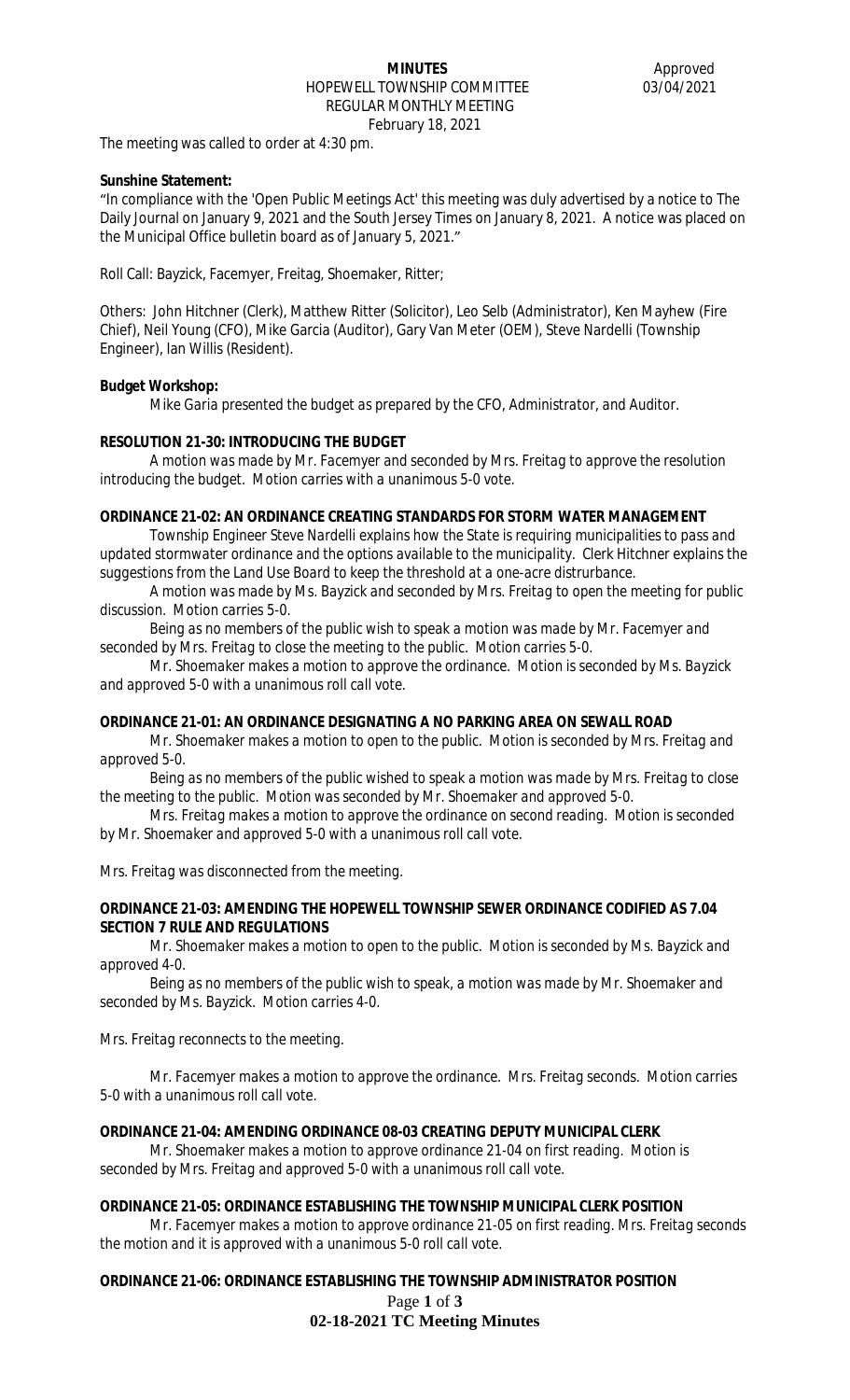*Mr. Facemyer makes a motion to approve ordinance 21-06 on first reading. Mrs. Freitag seconds the motion and it is approved with a unanimous 5-0 roll call vote.*

### **ORDINANCE 21-07: ORDINANCE ESTABLISHING THE POSITION OF TOWNSHIP PUBLIC WORKERS MANAGER**

*Mr. Facemyer makes a motion to approve ordinance 21-07 on first reading. Mr. Shoemaker seconds the motion and it is approved with a unanimous 5-0 roll call vote.*

### **ORDINANCE 21-08: ORDINANCE TO EXCEED THE MUNICIPAL BUDGET APPROPRIATION LIMITS AND TO ESTABLISH A CAP BANK**

*Mr. Shoemaker makes a motion to approve ordinance 21-08 on first reading. Ms. Bayzick seconds the motion and it is approved with a unanimous 5-0 roll call vote.*

## **ORDINANCE 21-09: ORDINANCE DECLARING THE MUNICIPAL CLERK AS THE ISSUING AUTHORITY FOR BINGO AND RAFFLE LICENSES**

*Ms. Bayzick makes a motion to approve ordinance 21-09 on first reading. Mr. Facemyer seconds the motion and it is approved with a unanimous 5-0 roll call vote.*

### **RESOLUTION 21-29: RESOLUTION APPOINTING A MUNICIPAL PLANNER**

*Mrs. Freitag makes a motion to approve the resolution. Motion is seconded by Mr. Shoemaker and approved 5-0 with a unanimous voice vote.*

### **RESOLUTION 21-31: RESOLUTION APPOVING ELECTRONIC TAX SALES**

*Mr. Facemyer makes a motion to approve the resolution. Motion is seconded by Ms. Bayzick and approved 5-0 with a unanimous voice vote.*

## **RESOLUTION 21-32: RESOLUTION ACKNOWLEDGING REVIEW OF CIVIL RIGHTS PRACTICES**

*Mr. Shoemaker makes a motion to approve. Motion is seconded by Mr. Facemyer and approved 5-0 with a unanimous voice vote.*

## **Discussions –**

## **Item #1 – Environmental Committee Water Testing Request**

*There is discussion about the proposal from the HTEC. The Committee talks about the voluntary nature of the program and that they don't permit anything to be mandatory.*

*Mayor Ritter asks for a consensus on permitting the HTEC to proceed with the proposed program as long as nothing is mandatory in any way. The consensus is 4-1 to permit the program to proceed with Mr. Shoemaker voting against.* 

## **Item #2 – Resident COVID-19 vaccine notification**

*The Committee discusses ways to get vaccination information out to the public. No further action was taken.*

\***Approval of Minutes:** Approve the 01/04/2021 Re-organization Meeting minutes and 01/21/2021 Regular meeting minutes.

*Ms. Bayzick makes a motion to approve the both sets of minutes. Motion is seconded by Mrs. Freitag and approved 5-0 with a unanimous voice vote.*

### **\*Department and Committee Reports**

*Mr. Facemyer makes a motion to approve the department reports. Motion is seconded by Ms. Bayzick and approved 5-0 with a unanimous voice vote.*

**\*Approval of bills**: Total Bills on the Treasurer's February 18, 2021 prepared bill list.

**\*Treasurer's Report:** Approve the Treasurer's report for February 2021.

*Mrs. Freitag makes a motion to approve the bills and the treasurer's report. Ms. Bayzick seconds the motion and it is approved with a unanimous 5-0 voice vote.*

### **Public Comments:**

*Mr. Facemyer makes a motion to open the meeting to the public. Motion is seconded by Mr. Shoemaker. Motion carries with a unanimous 5-0 voice vote.*

*Being as no members of the public wish to speak, Mr. Facemyer makes a motion to close. Motion is seconded by Mr. Shoemaker and approved 5-0 with a voice vote.*

### **Solicitor's Report:**

*Solicitor M. Ritter states that all the items for his report will be discussed in executive session.*

Page **2** of **3 02-18-2021 TC Meeting Minutes**